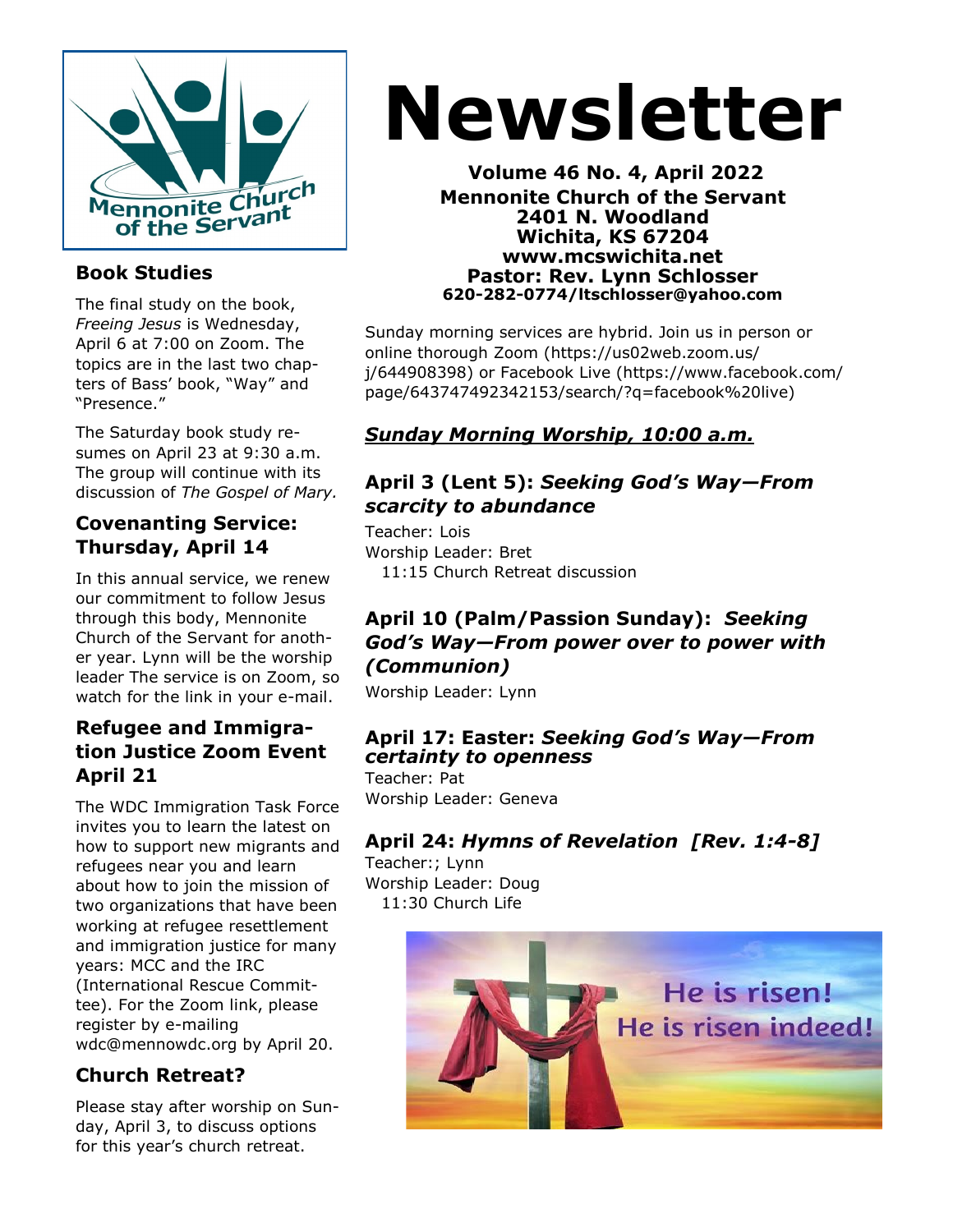#### **News from the Mennonite World**

"I often tell people that my two primary identities are being Black and being Mennonite. Both identities have formed me into the person that I am today, and, although it may not be obvious to many, the two intersect in so many ways," writes Daniel Grimes in his blog, "Black history and the connection to Anabaptist faith values." Continue his story here: [mennoniteusa.org/black](https://mennoniteusa.us1.list-manage.com/track/click?u=97f16d9c230780d6354d01572&id=efaee8b3a8&e=fd837cb6fb)-history-connection-

In his blog, "Repairing the Earth: A biblical call to peace giving," Everence's Beryl Jantzi writes, "We're all familiar with the concept of peacemaking. But have you considered peace giving? Looking back over Old Testament practices and Jewish history, we come across an ancient concept called 'tikkun olam' which means repairing the earth." Continue reading here: [mennoniteusa.org/](https://mennoniteusa.us1.list-manage.com/track/click?u=97f16d9c230780d6354d01572&id=2358a3181c&e=fd837cb6fb)

In a recent blog, Mark Jantzen, a professor of history at Bethel College, wrote about the numerous connections between the Ukraine and Mennonite Church USA. He wrote the blog while on sabbatical and conducting research in Gdansk, Poland, where he observed the many Ukrainian refugees arriving in Poland. Read more here: [mennoniteusa.org/connections](https://mennoniteusa.us1.list-manage.com/track/click?u=97f16d9c230780d6354d01572&id=1e86a95754&e=fd837cb6fb)-ukraine-mc-usa

Bonnie Miller, who is on the board directors for Anabaptist Disabilities Network, calls us to think about the stigmas and biases we possess when it comes to relating to individuals with a disability in her blog "Creating Spaces of Belonging." Read it here: [mennoniteusa.org/create](https://mennoniteusa.us1.list-manage.com/track/click?u=97f16d9c230780d6354d01572&id=cdcbd75231&e=fd837cb6fb)-spaces-belonging

# **Everence® April webinar: Social Security and retirement income**

Everence® will hold an informative Social Security and retirement income webinar on Tuesday, April 12, starting at 6:30 p.m. Specifics will include, Social Security strategies, including when to begin taking benefits, risks that can impact your retirement savings plus strategies to help your income lastt throughout retirement. There will also be plenty of time for questions. Information will be presented by staff from the Everence offices in Central Kansas. To register contact Everence at 316-283 -3800, 877-467-7294 or [central.kansas@everence.com](mailto:central.kansas@everence.com)

#### **The Covenant of Mennonite Church of the Servant**

We commit ourselves to following Jesus Christ, through whom God has made friends with the world and in whom we continue the the work of reconciliation.

We commit ourselves to each other, the church, to love our brothers and sisters in Gods family, sharing our decisions, our talents, our time, and our possessions.

We commit ourselves to caring for the world, to bringing good news to the poor and setting free the oppressed, to proclaiming Jesus the Servant as Liberator and Lord.

We commit ourselves to the way of the cross, to a life of simplicity and prayer, in this is our joy, peace, and new life.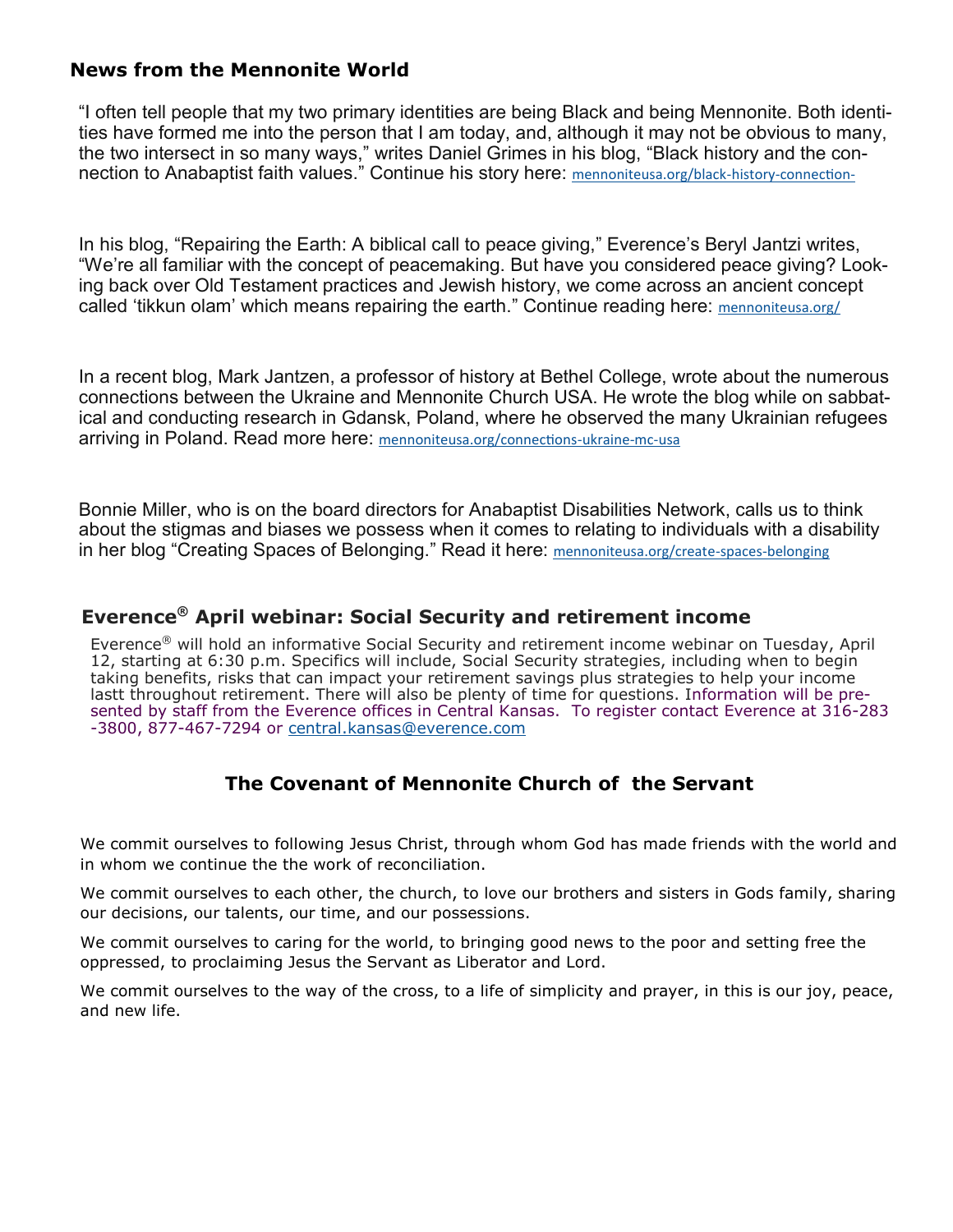#### **Mennonite Church of the Servant Financial Narrative** As of February 2022

| We collected:                   |             |          |                |
|---------------------------------|-------------|----------|----------------|
| Budget Offerings \$             |             | 5,916.43 |                |
| <b>Designated Offerings</b>     |             |          |                |
| In-kind Donation                |             |          |                |
| Retreat                         |             |          |                |
| <b>Sharing Fund Donations</b>   |             | 150.00   |                |
| Total income                    |             |          | \$<br>6,066.43 |
| We spent offerings on:          |             |          |                |
| Conference Support              | - \$        | 79.34    |                |
| Congregational Enrichment       |             | 42.18    |                |
| Leadership                      |             | 5,657.30 |                |
| Meeting House                   |             | 1,929.08 |                |
| <b>Operating Expense</b>        |             | 236.43   |                |
| Sharing Fund                    |             | 600.00   |                |
| Retreat                         |             |          |                |
| Total expense                   |             |          | (8,544.33)     |
| We paid down our loans          | (637.77)    |          |                |
| We spent more than we collected | (3, 115.67) |          |                |
|                                 |             |          |                |

|                              | <b>Sharing Fund</b> |          |        |
|------------------------------|---------------------|----------|--------|
| Balance at beginning of year |                     | 755.33   |        |
| Contributions from Everence  |                     | ۰        |        |
| Contributions from members   |                     | 150.00   |        |
| Paid Out                     |                     | (600.00) |        |
| Balance                      |                     |          | 305.33 |

|                  | <b>Fund Balances</b> |           |           |
|------------------|----------------------|-----------|-----------|
| Building Fund    |                      | 1,483.79  |           |
| Sharing Fund     |                      | 305.33    |           |
| Immigration Fund |                      | 315.00    |           |
| Operating Fund   |                      | 22,647.04 |           |
| Cash in Bank     |                      |           | 24,751.16 |

|                           | <b>Building Equity</b> |              |           |
|---------------------------|------------------------|--------------|-----------|
| <b>Building Cost</b>      |                        | 163,034.28   |           |
| Owed to Everence          |                        | (64, 521.93) |           |
| Owed to WDC               |                        | (2,512.64)   |           |
| <b>Equity in Building</b> |                        |              | 95,999.71 |